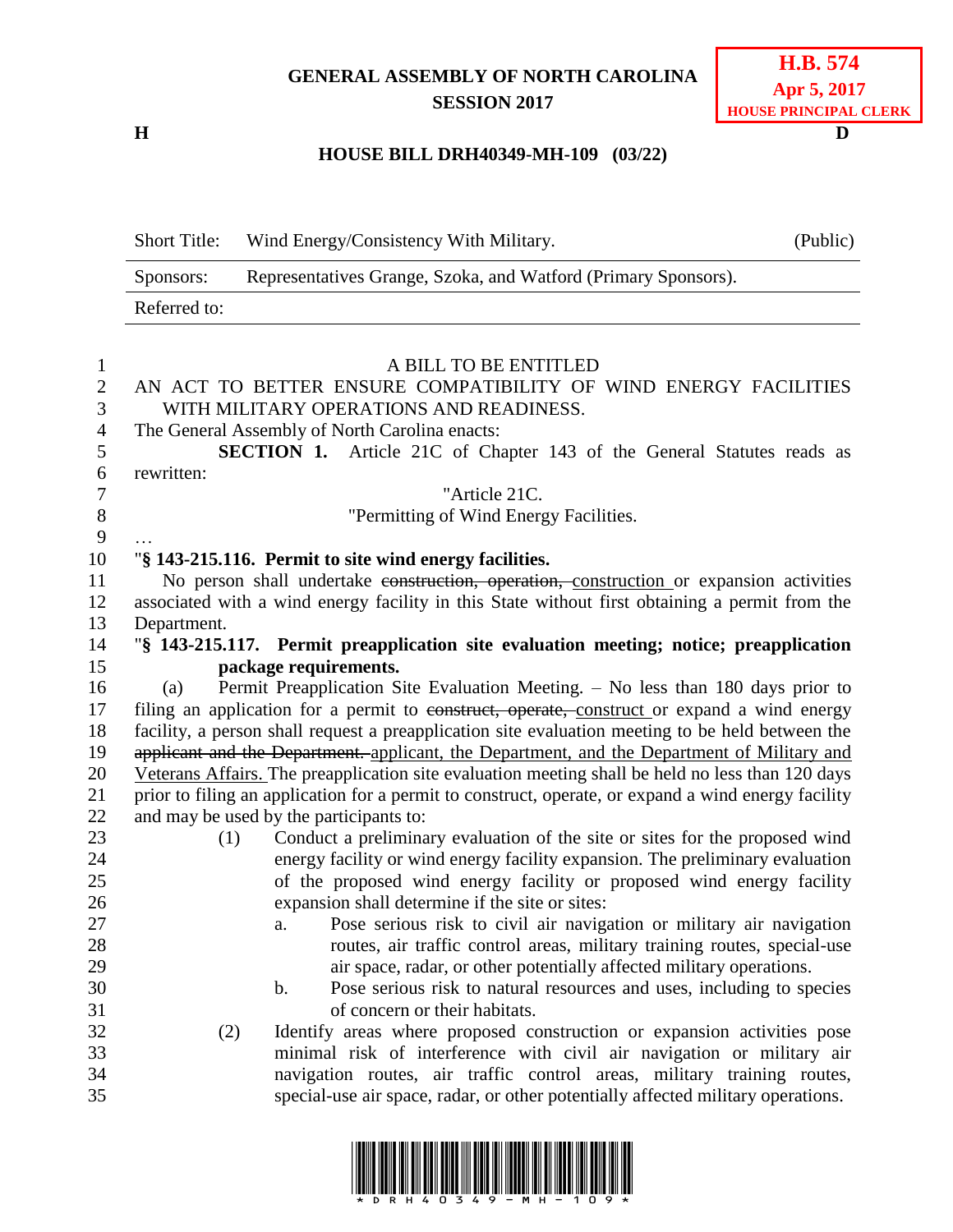|                             | <b>General Assembly Of North Carolina</b>                                                                                                                                                                                                                                                 | <b>Session 2017</b> |
|-----------------------------|-------------------------------------------------------------------------------------------------------------------------------------------------------------------------------------------------------------------------------------------------------------------------------------------|---------------------|
| (3)                         | Identify areas where proposed construction or expansion activities pose<br>minimal risk to natural resources and uses, including avian, bat, and<br>endangered and threatened species.                                                                                                    |                     |
| (c)                         | Notice to Interested Parties. $-$ No less than 21 days prior to the date of the permit                                                                                                                                                                                                    |                     |
|                             | preapplication site evaluation meeting scheduled in accordance with subsection (a) of this<br>section, the Department shall provide written notice of the meeting to the United States Army                                                                                               |                     |
|                             | Corps of Engineers, the United States Fish and Wildlife Service, the Department of Military<br>and Veterans Affairs, the North Carolina Wildlife Resources Commission, the commanding<br>military officer or the commanding military officer's designee of any potentially affected major |                     |
|                             | military installation, and any other party that the Department deems relevant. The notice shall<br>include an invitation to participate in the permit preapplication site evaluation meeting.                                                                                             |                     |
|                             | "§ 143-215.118. Permit application scoping meeting and notice.                                                                                                                                                                                                                            |                     |
| (a)                         | Scoping Meeting. $-$ No less than 60 days prior to filing an application for a permit                                                                                                                                                                                                     |                     |
|                             | for a proposed wind energy facility or proposed wind energy facility expansion, the applicant                                                                                                                                                                                             |                     |
|                             | shall request the scheduling of a scoping meeting between the applicant and the Department.                                                                                                                                                                                               |                     |
|                             | applicant, the Department, and the Department of Military and Veterans Affairs. The scoping                                                                                                                                                                                               |                     |
|                             | meeting shall be held no less than 30 days prior to filing an application for a permit for a                                                                                                                                                                                              |                     |
|                             | proposed wind energy facility or proposed wind energy facility expansion. The applicant and                                                                                                                                                                                               |                     |
|                             | the Department shall review the permit for the proposed wind energy facility or proposed                                                                                                                                                                                                  |                     |
|                             | facility expansion at the scoping meeting.                                                                                                                                                                                                                                                |                     |
| (b)                         | Notice of Scoping Meeting. – No less than 21 days prior to the scheduled permit                                                                                                                                                                                                           |                     |
|                             | application scoping meeting with an applicant, the Department shall provide written notice of                                                                                                                                                                                             |                     |
|                             | the meeting to the commanding military officer of each major military installation, or the<br>commanding military officer's designee, the Federal Aviation Administration, the Department                                                                                                 |                     |
|                             | of Military and Veterans Affairs, the North Carolina Wildlife Resources Commission, the                                                                                                                                                                                                   |                     |
|                             | United States Fish and Wildlife Service, the board of commissioners for each county and the                                                                                                                                                                                               |                     |
|                             | governing body of each municipality in which the wind energy facility or proposed wind                                                                                                                                                                                                    |                     |
|                             | energy facility expansion is proposed to be located, and those local governments with<br>jurisdictions over areas in which a major military installation is located. The notice shall                                                                                                     |                     |
|                             | include an invitation to participate in the scoping meeting.                                                                                                                                                                                                                              |                     |
|                             | "\\$ 143-215.119. Permit application requirements; fees; notice of receipt of completed                                                                                                                                                                                                   |                     |
|                             | permit; public hearing; public comment.                                                                                                                                                                                                                                                   |                     |
| (a)                         | Permit Requirements. - A person applying for a permit for a proposed wind energy                                                                                                                                                                                                          |                     |
|                             | facility or proposed wind energy facility expansion shall include all of the following in an                                                                                                                                                                                              |                     |
| application for the permit: |                                                                                                                                                                                                                                                                                           |                     |
| (1)                         | A narrative description of the proposed wind energy facility or proposed                                                                                                                                                                                                                  |                     |
|                             | wind energy facility expansion.                                                                                                                                                                                                                                                           |                     |
| (2)                         | A map showing the location of the proposed wind energy facility or                                                                                                                                                                                                                        |                     |
|                             | proposed wind energy facility expansion that identifies the specific location                                                                                                                                                                                                             |                     |
|                             | of each turbine.                                                                                                                                                                                                                                                                          |                     |
| $\left(3\right)$            | A copy of a deed, purchase agreement, lease agreement, or other legal                                                                                                                                                                                                                     |                     |
|                             | instrument demonstrating the right to construct, expand, or otherwise                                                                                                                                                                                                                     |                     |
| (4)                         | develop a wind energy facility on the property.<br>Identification by name and address of property owners adjacent to the                                                                                                                                                                  |                     |
|                             | proposed wind energy facility or proposed wind energy facility expansion.                                                                                                                                                                                                                 |                     |
|                             | The applicant shall notify every property owner identified pursuant to this                                                                                                                                                                                                               |                     |
|                             |                                                                                                                                                                                                                                                                                           |                     |
|                             |                                                                                                                                                                                                                                                                                           |                     |
|                             | subdivision by registered or certified mail or by any means authorized by<br>G.S. 1A-1, Rule 4, in a form approved by the Department. The notice shall                                                                                                                                    |                     |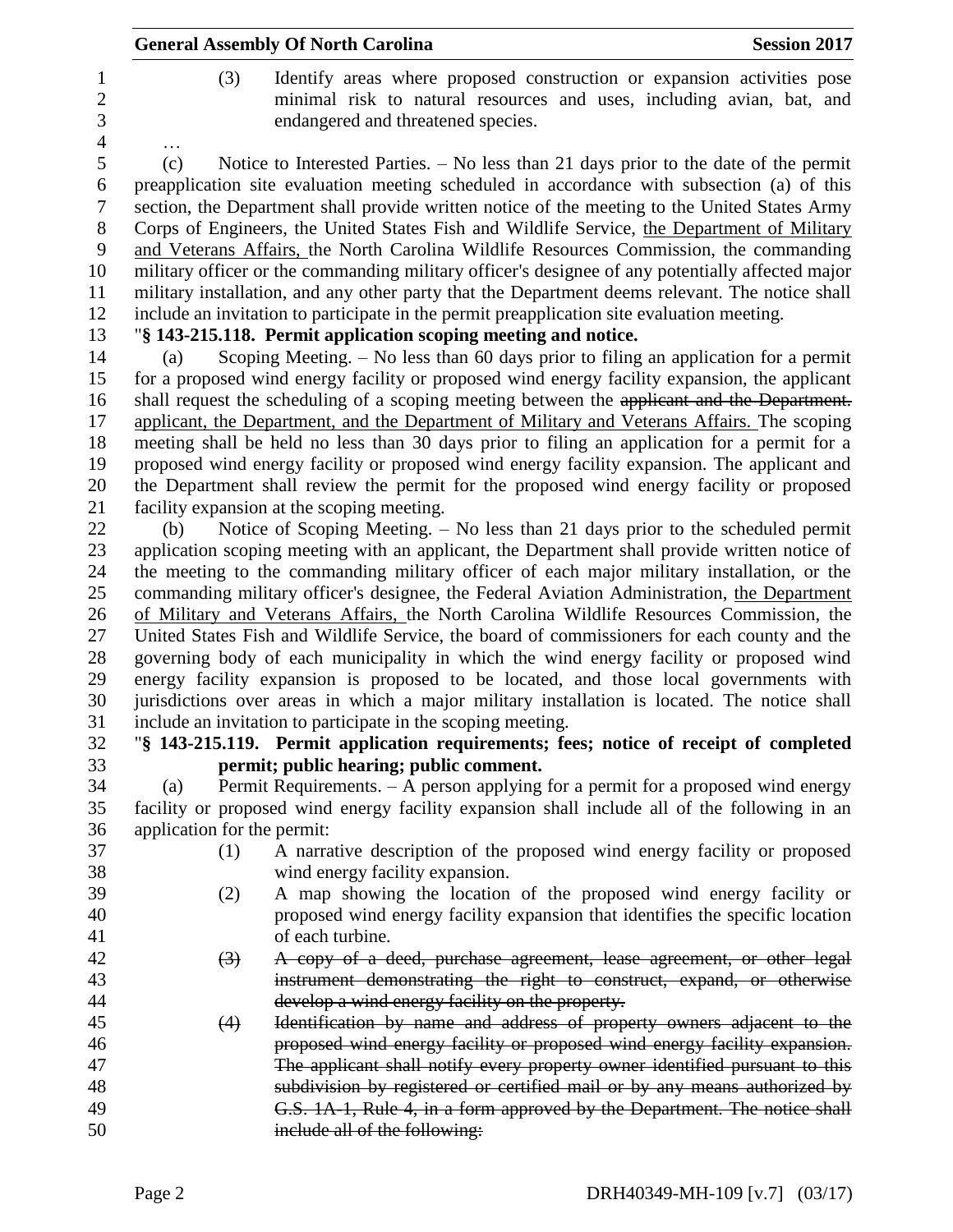|                                              | <b>General Assembly Of North Carolina</b><br><b>Session 2017</b> |                                                                                                                                                                                                                                                                                                                                                                                                                             |  |  |
|----------------------------------------------|------------------------------------------------------------------|-----------------------------------------------------------------------------------------------------------------------------------------------------------------------------------------------------------------------------------------------------------------------------------------------------------------------------------------------------------------------------------------------------------------------------|--|--|
| 1<br>$\boldsymbol{2}$<br>3<br>$\overline{4}$ |                                                                  | The location of the proposed wind energy facility or proposed wind<br>$a$ .<br>energy facility expansion and the specific location of each turbine<br>proposed to be located within one-half mile of the boundary of the<br>adjacent property owner.                                                                                                                                                                        |  |  |
| 5<br>6                                       |                                                                  | A description of the proposed wind energy facility or proposed wind<br>b.<br>energy facility expansion.                                                                                                                                                                                                                                                                                                                     |  |  |
| $\boldsymbol{7}$<br>$8\,$<br>9<br>10<br>11   | (5)                                                              | A description of civil air navigation or military air navigation routes, air<br>traffic control areas, military training routes, special-use air space, radar, or<br>other military operations that may be affected by the construction or<br>operation of the proposed wind energy facility or proposed wind energy<br>facility expansion.                                                                                 |  |  |
| 12<br>13<br>14<br>15                         | (6)                                                              | Documentation that addresses any potential adverse impact on military<br>operations and readiness as identified by the Department of Defense<br>Clearinghouse pursuant to Part 211 of Title 32 Code of Federal Regulations<br>(July 1, 2012 edition) and any mitigation actions agreed to by the applicant.                                                                                                                 |  |  |
| 16<br>17<br>18<br>19<br>20                   | (7)                                                              | Documentation that the applicant has either (i) submitted Federal Aviation<br>Administration Form 7460-1 for the turbines associated with the proposed<br>wind energy facility or proposed wind energy facility expansion or (ii)<br>initiated an informal review by the Department of Defense Siting<br>Clearinghouse of the proposed wind energy facility or proposed wind energy                                         |  |  |
| 21<br>22<br>23<br>24<br>25                   |                                                                  | facility expansion. If the applicant has submitted Federal Aviation<br>Administration Form 7460-1 in order to fulfill the requirements of this<br>subdivision, the applicant shall provide any determination reached by the<br>Federal Aviation Administration at the time the application is submitted to<br>the Department. If the Federal Aviation Administration has not made a                                         |  |  |
| 26<br>27<br>28<br>29                         |                                                                  | determination at the time the application is submitted to the Department, the<br>application shall include a description of the status of the applicant's<br>engagement with the Federal Aviation Administration and the Department of<br>Defense Siting Clearinghouse.                                                                                                                                                     |  |  |
| 30<br>31                                     | (8)                                                              | A study of the noise impacts of the turbines to be associated with the<br>proposed wind energy facility or proposed wind energy facility expansion.                                                                                                                                                                                                                                                                         |  |  |
| 32<br>33<br>34                               | (9)                                                              | A study on shadow flicker impacts of the turbines to be associated with the<br>proposed wind energy facility or proposed wind energy facility expansion,<br>unless the turbines will be located in a sound or in offshore waters.                                                                                                                                                                                           |  |  |
| 35<br>36<br>37                               | (10)                                                             | A study of the impact of the proposed wind energy facility or proposed wind<br>energy facility expansion on natural resources and uses, including avian, bat,<br>and endangered and threatened species.                                                                                                                                                                                                                     |  |  |
| 38<br>39<br>40                               | (11)                                                             | An explanation of how the proposed wind energy facility or proposed wind<br>energy facility expansion would be consistent with the criteria in subsection<br>(a) of G.S. $143-215.120$ .                                                                                                                                                                                                                                    |  |  |
| 41<br>42<br>43                               | (12)<br>(13)                                                     | The application fee required by subsection (c) of this section.<br>A plan regarding the action to be taken upon the decommissioning and<br>removal of the wind energy facility. The plan shall include an estimate of the                                                                                                                                                                                                   |  |  |
| 44<br>45<br>46<br>47<br>48<br>49             |                                                                  | cost to decommission and remove the wind energy facility. The plan shall<br>also include the anticipated life of the project, an estimate of the cost to<br>decommission and remove the wind energy facility, a description of the<br>manner in which the facility will be decommissioned, and a description of<br>the expected condition of the site once the wind energy facility has been<br>decommissioned and removed. |  |  |
| 50<br>51                                     | (14)                                                             | Other data or information the Department may reasonably require.                                                                                                                                                                                                                                                                                                                                                            |  |  |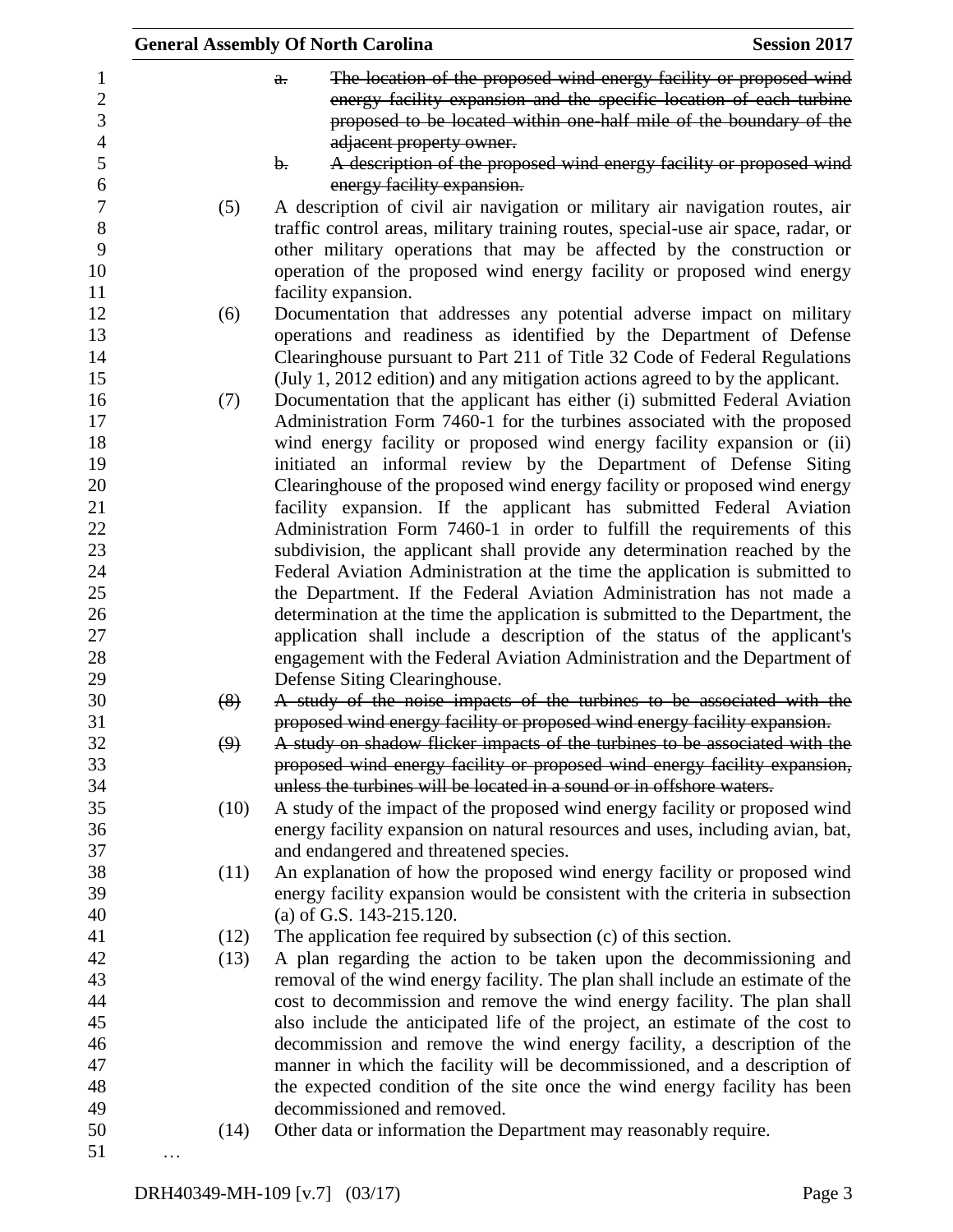#### **General Assembly Of North Carolina Session 2017**

 (d) Notice of Receipt of Complete Permit Application. – Within 10 days of receipt of a complete permit application for a proposed wind energy facility or proposed wind energy facility expansion submitted pursuant to subsection (a) of this section, the Department shall provide notice of the permit application to (i) the commanding military officer of all major military installations, (ii) the commanding military officer of any military installation located outside the State that is located within 50 nautical miles of the location of the proposed wind energy facility or proposed wind energy facility expansion, the Department of Military and Veterans Affairs, and (iii) the board of commissioners for each county and the governing body of each municipality in which the wind energy facility or wind energy facility expansion is proposed to be located. The notice shall include:

- 
- (1) A copy of the map showing the location of the proposed wind energy facility or proposed wind energy facility expansion that includes the specific 13 locations of wind turbines.
- (2) A written request to the commanding military officer of a major military installation or the commanding military officer's designee, for technical information related to any adverse impact on the installation's operations, training, or mission, including military air navigation routes, air traffic control areas, military training routes, special-use air space, radar or other military operations that may be affected.
- (3) A written request for information related to potential adverse impacts of the proposed wind energy facility or proposed wind energy facility expansion on local governments from the board of commissioners for each county and the governing body of each municipality.
- (e) Provision of Permit Application to Affected Entities. Except as provided by G.S. 143-215.124, within 10 days of receipt of a written request from the commanding military officer of any major military installation or the commanding military officer's designee, the board of commissioners for any county in which the site is proposed to be located or the governing body of any municipality in which the site is proposed to be located, the Department shall provide a copy of a permit application filed pursuant to subsection (a) of this section, in addition to any supplements, changes, or amendments to the permit application to the requesting commanding military officer or local government.
- (f) Public Hearing and Comment. The Department shall hold a public hearing in each county in which the wind energy facility or wind energy facility expansion is proposed to be located within 75 days of receipt of a completed permit application. The Department shall provide notice including the time and location of the public hearing in a newspaper of general circulation in each applicable county. The notice of public hearing shall be published for at least two consecutive weeks beginning no less than 45 days prior to the scheduled date of the hearing. The notice shall provide that any comments on the proposed wind energy facility or proposed wind energy facility expansion should be submitted to the Department by a specified date, not less than 15 days from the date of the newspaper publication of the notice or 15 days after distribution of the mailed notice, whichever is later. No less than 30 days prior to the scheduled public hearing, the Department shall provide written notice of the hearing to:
- 
- (1) The North Carolina Utilities Commission.
- 
- 
- (2) The Office of the Attorney General of North Carolina.
- (3) The commanding military officer of any potentially affected major military installation or the commanding military officer's designee.
- (4) The board of commissioners for each county and the governing body of each municipality with jurisdictions over areas in which a potentially affected major military installation is located.
- (5) The Department of Military and Veterans Affairs.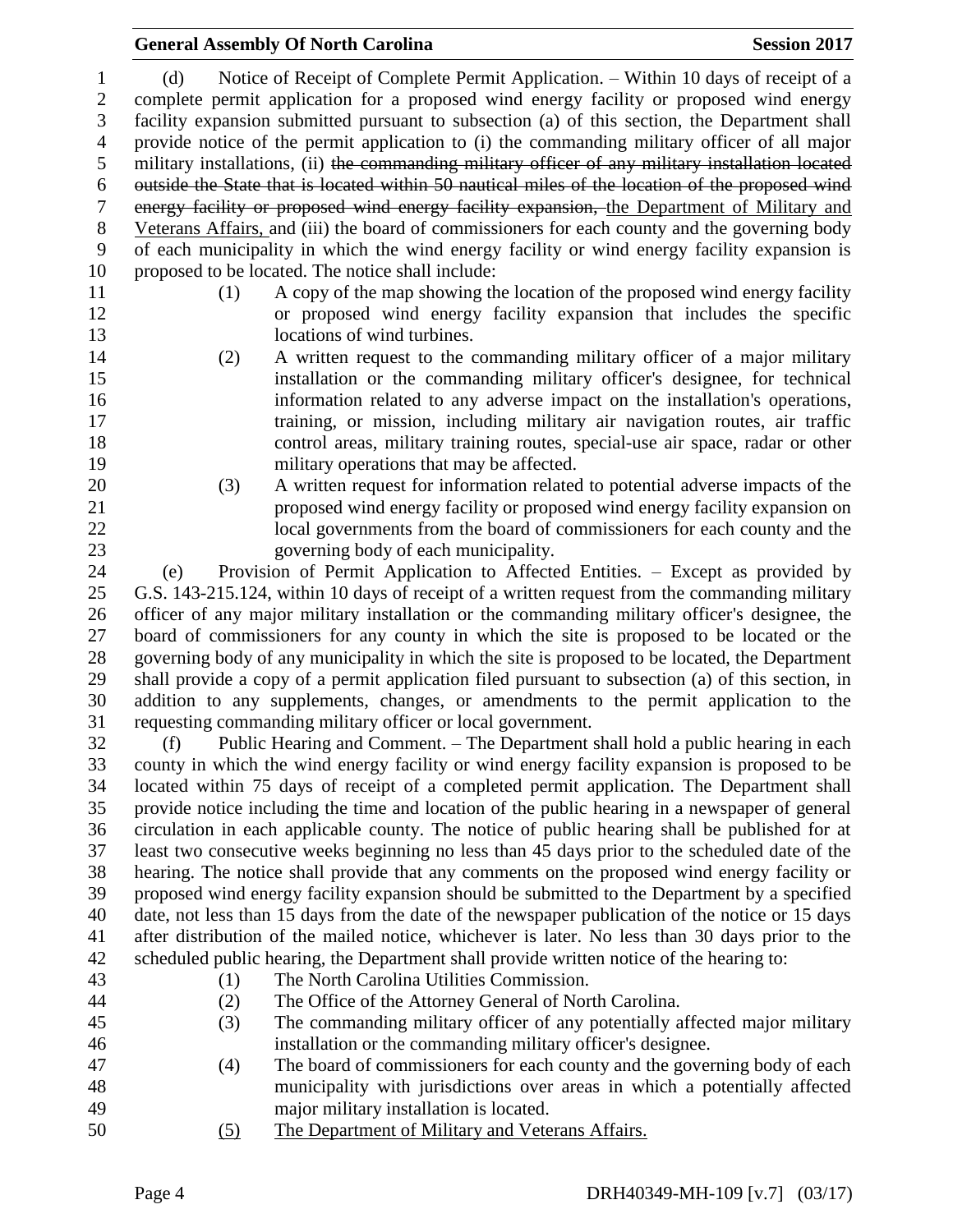|                  | <b>Session 2017</b><br><b>General Assembly Of North Carolina</b>                                                                                                                                 |
|------------------|--------------------------------------------------------------------------------------------------------------------------------------------------------------------------------------------------|
| $\mathbf{1}$     | "§ 143-215.119A. Letter to proceed determination by Department of Military and                                                                                                                   |
| $\mathbf{2}$     | <b>Veterans Affairs.</b>                                                                                                                                                                         |
| 3                | Letter to Proceed. – Prior to issuing a permit under this Article, the applicant must<br>(a)                                                                                                     |
| 4                | obtain a letter to proceed from the Department of Military and Veterans Affairs as set forth in                                                                                                  |
| 5                | this section. The Department of Military and Veterans Affairs shall issue a letter to proceed                                                                                                    |
| 6                | only after the Department of Military and Veterans Affairs finds that the proposed wind energy                                                                                                   |
| $\boldsymbol{7}$ | facility or proposed expansion of a wind energy facility would not cause significant adverse                                                                                                     |
| $8\,$            | impacts on air navigation routes, air traffic control areas, military training routes, or radar                                                                                                  |
| 9<br>10          | installations. For purposes of this section, "significant adverse impact" means any demonstrable                                                                                                 |
|                  | adverse impact upon military operations and readiness, including flight operations research,                                                                                                     |
| 12               | development, testing, and evaluation and training, that (i) is likely to impair or degrade the                                                                                                   |
|                  | ability of the Armed Forces to perform their warfighting missions and (ii) is unable to be                                                                                                       |
|                  | addressed through mitigation measures.                                                                                                                                                           |
|                  | Time Line. - The Department of Military and Veterans Affairs shall determine<br>(b)                                                                                                              |
|                  | whether to issue a letter to proceed under this section within 60 days of the public hearing                                                                                                     |
|                  | required by G.S. 143-215.119(e).                                                                                                                                                                 |
|                  | <u>Basis for Letter. – The Department of Military and Veterans Affairs shall make its</u><br>(c)                                                                                                 |
|                  | determination based on information submitted by the applicant pursuant to subdivisions (5) and                                                                                                   |
|                  | $(6)$ of subsection (a) of G.S. 143-215.119, and any information received by the Department of                                                                                                   |
|                  | Military<br>and Veterans Affairs pursuant to subdivision (2) of subsection<br>(d)<br>of                                                                                                          |
|                  | G.S. 143-215.119.                                                                                                                                                                                |
|                  | Failure of Department to Act. – If the Department of Military and Veterans Affairs<br>(d)                                                                                                        |
|                  | fails to issue a letter to proceed within the time line set forth in subsection (b) of this section,                                                                                             |
|                  | the Department shall treat the failure to issue the letter as confirmation that the proposed wind<br>energy facility or proposed expansion of a wind energy facility would not cause significant |
|                  | adverse impacts on air navigation routes, air traffic control areas, military training routes, or                                                                                                |
|                  | radar installations.                                                                                                                                                                             |
|                  | Finding of Significant Adverse Impact. – If the Department of Military and<br>(e)                                                                                                                |
|                  | Veterans Affairs finds that the proposed wind energy facility or proposed wind energy facility                                                                                                   |
|                  | expansion would cause significant adverse impacts to air navigation routes, air traffic control                                                                                                  |
|                  | areas, military training routes, or radar installations, the Department of Military and Veterans                                                                                                 |
|                  | Affairs shall issue a letter of concern to the Department and the applicant.                                                                                                                     |
|                  | Letter of Concern. – Within 90 days of issuance of a letter of concern under<br>(†)                                                                                                              |
|                  | subsection (e) of this section, the Department of Military and Veterans Affairs shall engage                                                                                                     |
|                  | with the applicant, the commanding military officer of any major military installation impacted                                                                                                  |
|                  | in the letter of concern, and the Department of Defense Clearinghouse designee for that                                                                                                          |
|                  | installation to address the issues identified in the letter of concern. If the parties are unable to                                                                                             |
|                  | resolve the concerns, the applicant may treat the failure to agree as a denial of the letter to                                                                                                  |
|                  | proceed and may challenge the denial as provided under Chapter 150B of the General Statutes.                                                                                                     |
|                  | "§ 143-215.120. Criteria for permit approval; time frame; permit conditions; other                                                                                                               |
|                  | approvals required.                                                                                                                                                                              |
|                  | Permit Approval. – The Department shall approve an application for a permit for a<br>(a)                                                                                                         |
|                  | proposed wind energy facility or proposed wind energy facility expansion upon receipt of a                                                                                                       |
|                  | letter to proceed from the Department of Military and Veterans Affairs issued as set forth in                                                                                                    |
|                  | G.S. 143-215.119A unless the Department finds any one or more of the following:                                                                                                                  |
|                  | Construction or operation of the proposed wind energy facility or proposed<br>(1)                                                                                                                |
|                  | wind energy facility expansion would be inconsistent with or violate rules                                                                                                                       |
|                  | adopted by the Department or any other provision of law.                                                                                                                                         |
|                  | Construction or operation of the proposed wind energy facility or proposed<br>(2)<br>wind energy facility expansion would encroach upon or would otherwise                                       |
|                  | have a significant adverse impact on the mission, training, or operations of                                                                                                                     |
|                  |                                                                                                                                                                                                  |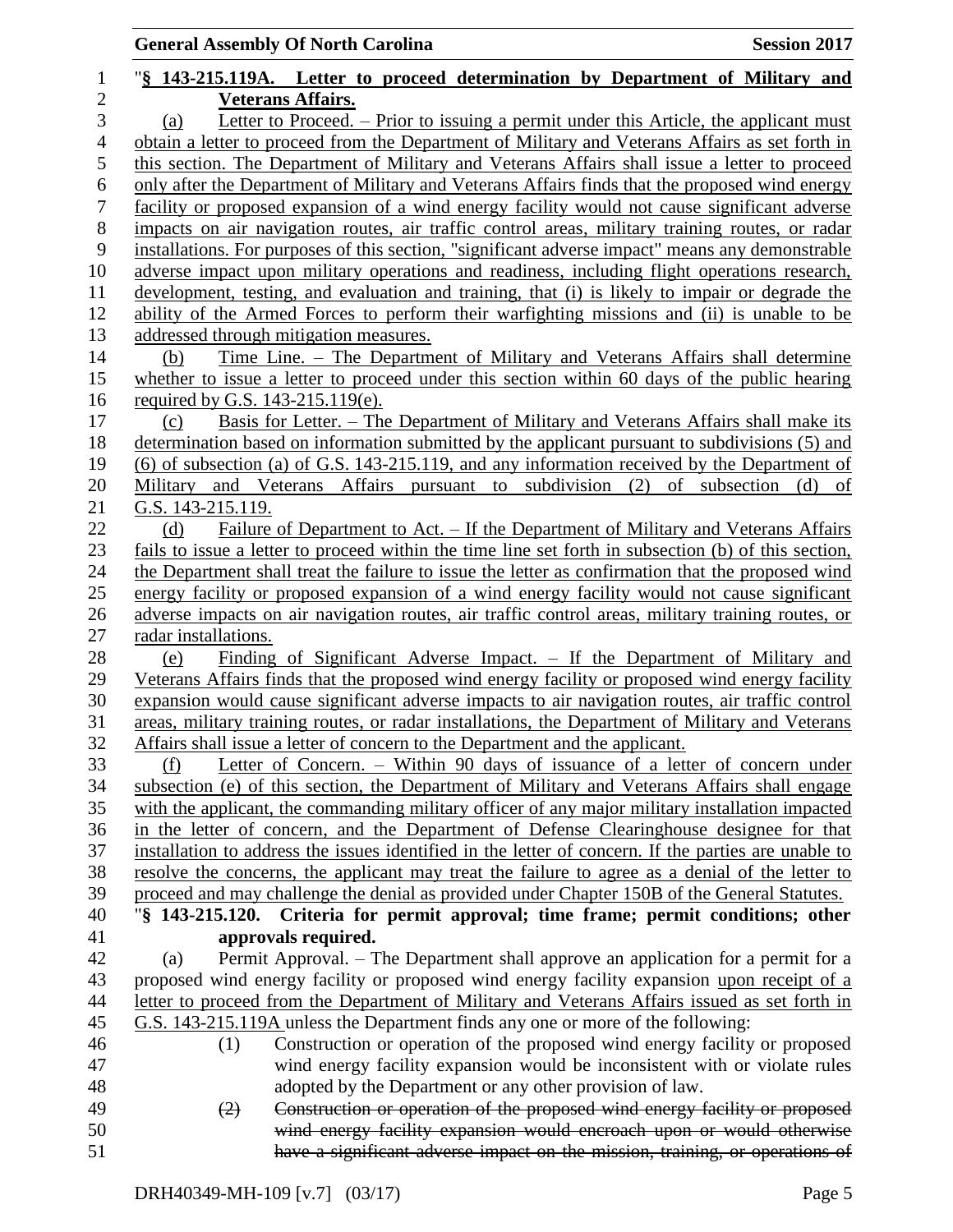|                   | <b>Session 2017</b><br><b>General Assembly Of North Carolina</b>                                                                                                                                  |
|-------------------|---------------------------------------------------------------------------------------------------------------------------------------------------------------------------------------------------|
|                   | any major military installation or branch of military in North Carolina and                                                                                                                       |
|                   | result in a detriment to continued military presence in the State. In its                                                                                                                         |
|                   | evaluation, the Department may consider whether the proposed wind energy                                                                                                                          |
|                   | facility or proposed wind energy facility expansion would cause interference                                                                                                                      |
|                   | with air navigation routes, air traffic control areas, military training routes,                                                                                                                  |
|                   |                                                                                                                                                                                                   |
|                   | or radar based on information submitted by the applicant pursuant to                                                                                                                              |
|                   | subdivisions (5) and (6) of subsection (a) of G.S. 143-215.119, and any                                                                                                                           |
|                   | information received by the Department pursuant to subdivision $(2)$ of<br>subsection (d) of G.S. 143-215.119.                                                                                    |
| (3)               | Construction or operation of the proposed wind energy facility or proposed                                                                                                                        |
|                   | wind energy facility expansion would result in significant adverse impacts to                                                                                                                     |
|                   | ecological systems, natural resources, cultural sites, recreation areas, or                                                                                                                       |
|                   | historic sites of more than local significance; including national or State                                                                                                                       |
|                   | parks or forests, wilderness areas, historic sites, recreation areas, segments of                                                                                                                 |
|                   | the natural and scenic rivers system, wildlife refuges, preserves and                                                                                                                             |
|                   | management areas, areas that provide habitat for threatened or endangered                                                                                                                         |
|                   | species, primary nursery areas designated by the Marine Fisheries                                                                                                                                 |
|                   | Commission and the Wildlife Resources Commission, and critical fisheries                                                                                                                          |
|                   | habitat identified pursuant to the Coastal Habitat Protection Plan.                                                                                                                               |
| (4)               | Construction or operation of the proposed wind energy facility or proposed                                                                                                                        |
|                   | wind energy facility expansion would have a significant adverse impact on                                                                                                                         |
|                   | fish or wildlife.                                                                                                                                                                                 |
| $\left(5\right)$  | Construction or operation of the proposed wind energy facility or proposed                                                                                                                        |
|                   | wind energy facility expansion would have a significant adverse impact on                                                                                                                         |
|                   | views from any State or national park, wilderness area, significant natural                                                                                                                       |
|                   | heritage area as compiled by the North Carolina Natural Heritage Program,                                                                                                                         |
|                   | or other public lands or private conservation lands designated or dedicated                                                                                                                       |
|                   | due to their high recreational values.                                                                                                                                                            |
| (6)               | Construction or operation of the proposed wind energy facility or proposed                                                                                                                        |
|                   | wind energy facility expansion would obstruct major navigation channels or                                                                                                                        |
|                   | create a significant obstacle to navigation in coastal waters, as determined by                                                                                                                   |
|                   | the United States Army Corps of Engineers and the United States Coast                                                                                                                             |
|                   | Guard.                                                                                                                                                                                            |
| $\leftrightarrow$ | A permit for a proposed wind energy facility or proposed wind energy                                                                                                                              |
|                   | facility expansion would be denied under any other criteria set out in G.S.                                                                                                                       |
|                   | 113A-120.                                                                                                                                                                                         |
| (8)               | Construction of the proposed wind energy facility or proposed wind energy                                                                                                                         |
|                   | facility expansion would be prohibited under Article 14 of Chapter 113A of                                                                                                                        |
|                   | the General Statutes, the Mountain Ridge Protection Act of 1983.                                                                                                                                  |
| (9)               | The applicant is not in compliance with all applicable federal, State, or local                                                                                                                   |
|                   | permit requirements, licenses, or approvals, including local zoning                                                                                                                               |
|                   | requirements.                                                                                                                                                                                     |
| (b)               | Permit Decision. – The Department shall make a final decision on a permit                                                                                                                         |
|                   | application within 90 days following receipt of a completed application, except that the                                                                                                          |
|                   | Department shall not be required to make a final decision until the Department has received a                                                                                                     |
|                   | written "Determination of No Hazard to Air Navigation" issued by the Federal Aviation                                                                                                             |
|                   | Administration pursuant to Subpart D of Part 77 of Title 14 of the Code of Federal Regulations                                                                                                    |
|                   | (January 1, 2012 edition). application. If the Department requests additional information                                                                                                         |
|                   | following the receipt of a completed application, the Department shall make a final decision on<br>a permit application within 30 days of receipt of the requested information. If the Department |
|                   | determines that an application for a wind energy facility or a wind energy facility expansion                                                                                                     |
|                   |                                                                                                                                                                                                   |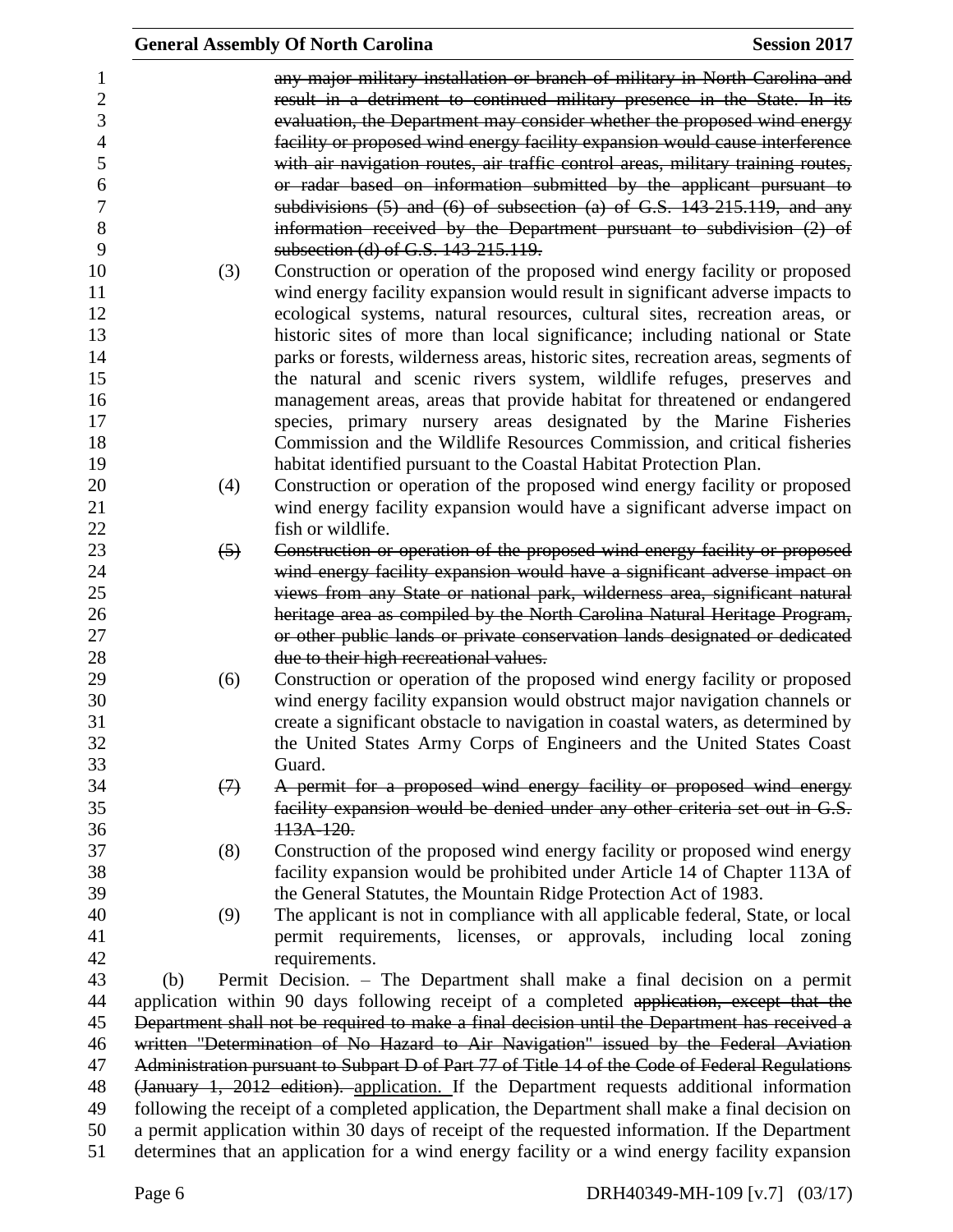#### **General Assembly Of North Carolina Session 2017**

 fails to meet the requirements for a permit under this section, the Department shall deny the application, and the application shall be returned to the applicant accompanied by a written statement of the reasons for the denial and any modifications to the permit application that would make the application acceptable. If the Department fails to act within the time period set forth in this subsection, the applicant may treat the failure to act as a denial of the permit and may challenge the denial as provided under Chapter 150B of the General Statutes.grant of the permit.

 (c) Permit Conditions. – The Department (i) may include as a condition of a permit for a proposed wind energy facility or proposed wind energy facility expansion a requirement that the permit holder mitigate any adverse impacts and (ii) shall include as a condition of a permit for a proposed wind energy facility or proposed wind energy facility expansion a requirement that the permit holder obtain a written "Determination of No Hazard to Air Navigation" issued by the Federal Aviation Administration pursuant to Subpart D of Part 77 of Title 14 of the Code of Federal Regulations (January 1, 2012 edition) for the facility. No permit for a wind energy facility or wind energy facility expansion shall become effective until the Department has received and reviewed the "Determination of No Hazard to Air Navigation" issued by the Federal Aviation Administration for the facility. If the specific location of a turbine authorized to be constructed pursuant to a "Determination of No Hazard to Air Navigation" or the configuration of the wind energy facility varies from the information submitted by the applicant upon which the Department has made its permit decision, the Department may reevaluate the permit application and require the applicant to submit any additional information the Department deems necessary to approve or deny a permit for the facility as reconfigured.

23 (d) Other Approvals Required. – The issuance of a permit under this section shall not obviate the need for the applicant to obtain any and all other applicable local, State, or federal permits, licenses, or approvals. However, obtaining other applicable local, State, or federal permits, licenses, or approvals shall not be a requirement for the consideration and grant of a permit under this section. Furthermore, nothing in this Article shall be interpreted to limit, as applicable, (i) the application of Article 7 of Chapter 113A of the General Statutes to facilities permitted under this section, including the permitting requirements of G.S. 113A-118, (ii) the ability of a city or county to plan for and regulate the siting of a wind energy facility in accordance with land-use regulations authorized under Chapter 160A and Chapter 153A of the General Statutes, or (iii) the applicable requirements of Chapter 62 of the General Statutes.

#### "**§ 143-215.121. Financial assurance requirements.**

 The applicant for a permit or a permit holder for a wind energy facility shall establish financial assurance that will ensure that sufficient funds are available for decommissioning of the facility and reclamation of the property to its condition prior to commencement of activities on the site, even if the applicant or permit holder becomes insolvent or ceases to reside in, be incorporated, do business, or maintain assets in the State. To establish sufficient availability of funds under this section, the applicant for a permit or a permit holder for a wind energy facility may use insurance, financial tests, third-party guarantees by persons who can pass the financial 41 test, guarantees by corporate parents who can pass the financial test, irrevocable letters of 42 credit, trusts, surety bonds, or any other financial device, or any combination of the foregoing, shown to provide protection equivalent to the financial protection that would be provided by insurance if insurance were the only mechanism used. "**§ 143-215.122. Monitoring and reporting.**

 The applicant shall annually submit copies to the Department of any post-construction monitoring, such as reports on the impacts on wildlife in the location of and in the area proximate to the wind energy facility or wind energy facility expansion and any impacts on military operations that are required by the United States Fish and Wildlife Service, the North Carolina Wildlife Resources Commission, the North Carolina Utilities Commission, or any other government agency.